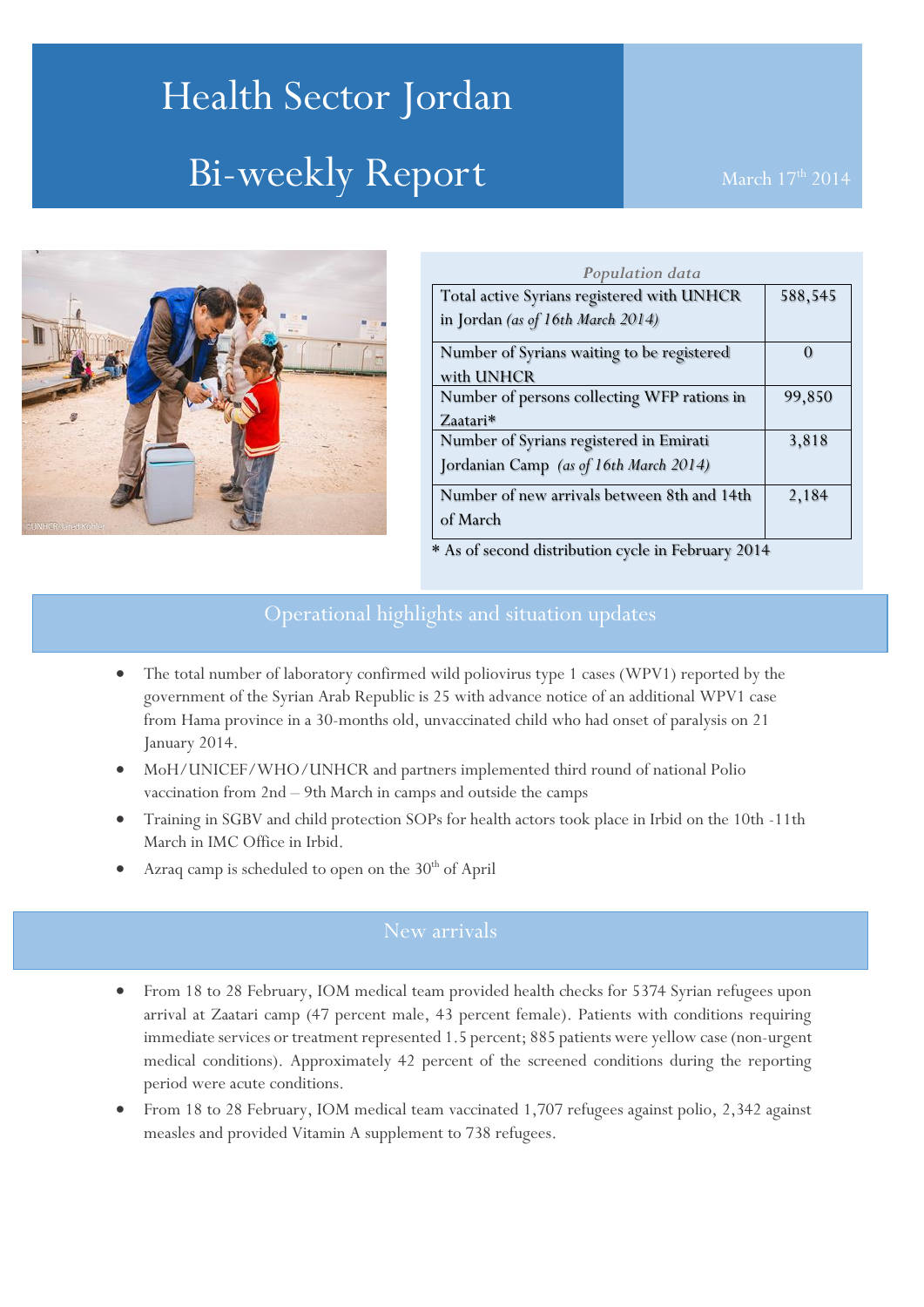**MHPSS sub-working group** meeting held on 19 February at the Ministry of Health; IMC and WHO presented main findings and recommendations of a Mental Health Assessment conducted in Amman, Ramtha, Irbid, Mafraq and Zaatari camp. Reported mental health problems were distress, fear, anger, disinterest, hopelessness, sadness, excessive nervousness and social isolation; a need for counseling was reported by 13.3 percent of respondents, and 18.8 percent felt a difficulty or inability to carry out essential daily living activities because of feelings of fear, anger, fatigue, disinterest, hopelessness or distress. Nearly half of the respondents reported a coping strategy of "doing nothing" (41 percent). Main recommendations included advocacy for MHPSS programming; early detection and screening of MHPSS conditions; strengthening outreach, community awareness and referrals for MHPSS, and incorporating MHPSS considerations in multi-sectoral planning and programming especially in health, protection, and education sectors.

- **Community Health Task Force** third meeting held on 19th February chaired by IFRC at JRC premises. **Main outcomes**: IEC material matrix will be developed by UNHCR and shared with CHTG to be compiled prior to the upcoming meeting; this will include hygiene promotion material; CHTG representative will attend NCD TF meetings to ensure linkage between both working groups.
- **Non-Communicable Diseases Task Force** met on the 24<sup>th</sup> of February chaired by MoH and WHO**. Main Outcomes:** MOH will present National Hypertension Guidelines for the next Task Force meeting. IMC and MdM France will present NCD diagnostics (including minimum laboratory investigations and equipments list); UNHCR shared a draft essential NCDs medicine list for feedback
- **Reproductive Health sub-working group** meeting held in Amman on 26th February.
- National Health Sector Coordination meeting held on the 27<sup>th</sup> February in Amman and chaired by UNHCR and WHO. Main outcomes: near final draft sector ToRs were shared and will be circulated for feedback; indicator on primary health care consultations will be added to the health sector dashboard. One major and ongoing gap is post operative/convalescent care for the war wounded. There will be a follow up meeting on this is a need for meeting of all partners working with war wounded to find a solution
- **Health Sector Strategic Advisory Group** (UNHCR, WHO, IMC, MdM, Handicap International, UNICEF, UNFPA and USAID) met on the 11th of March. **Main outcomes**: 1. Draft Guidelines on Research in Refugees will be developed to guide those wishing to undertake research (these will includes sectoral clearance, national and international ethical review clearance and guiding principles). 2. List of research gaps relating to health in Syrian refugees will be developed. 3. Need to provide more stringent guidance for the media on their handling of persons with medical problems and disability as some media interventions have been inappropriate.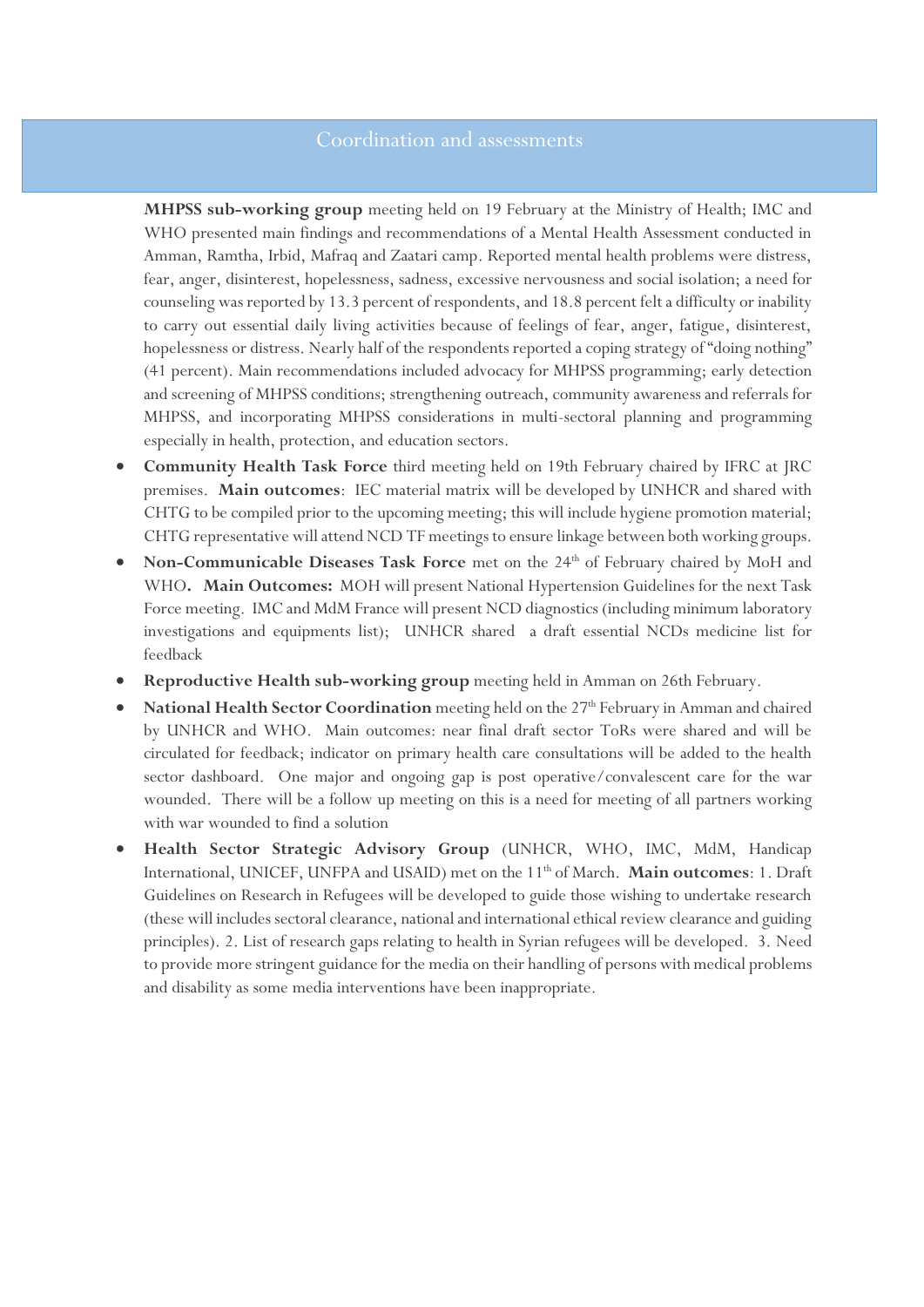### **Zaatri camp**

- Work continues on the new Qatari clinic in District 8. The clinic will start operating beginning of April.
- MSF-Holland will start services in the former MSF-France compound in Zaaatri. They will provide post operative recovery and convalescent services for war wounded. Most of the cases will be referred from their facility in Ramtha but they will be able to receive cases arriving in Zaatri from other hospitals if beds are available. For the majority of February bed occupancy in MSF's facility in Ramtha has been in excess of 100%. Due to the severity of the injury, average stay duration in excess of three weeks has led to bed blocking. By opening 20 beds in Zaatary, transferring post-op patients from Ramtha and providing nursing care MSF aims to retain the effectiveness of Ramtha as a front line surgical hospital with the capacity to receive mass casualties. Additionally, if wounded refugees arrive in Zaatary following discharge from other medical facilities and they are considered too vulnerable to stay in the open camp setting, they will aim to offer space and care for them.

#### **Azraq**

 Preparations continue for Azraq camp. IMC clinic in Village 3 is complete and most staff are already hired and carrying out other duties in the urban setting; drugs and equipment have been procured. IFRC Health Coordinator has arrived; IFRC hospital will not open until the camp has begun accepting refugees and will open in a phased approach. IFRC is currently finalising agreements with Jordan Red Crescent for two ambulances and agreements regarding recruitment of local staff.

#### **Urban**

- During EPI weeks 9 and 10 IMC Mobile clinic as visited Karama and Safout in Salt, Thnaibeh and Ramtha in Irbid, Ein Bani Hassan, Manshyeh and Mafraq City in Mafraq, and Awajan and Zarqa City in Zarqa 1,245 consultations were provided of which 63% were female and 37% were male. 51% were Jordanian, 48% were Syrian, and 1% were other nationalities. All of the Syrians seen had UNHCR registration. 18% were under 5 years old and 7% were 60 years of age or above. The majority of patients were new with 146 revisits from total consultations. The top five morbidities (aside from "other") seen were URTIs (44% of the case load), LRTIs (10%), Vaginitis (8%), UTIs  $(4\%)$ , Hypertension  $(3\%)$ .
- ICRC have stopped their surgical support to Mafraq Hospital due to the low numbers of war wounded sent there. They will continue to support and expand medical support closer to the border
- Irbid Ministry of Health primary health care facilities provided 15301 consultations in February to Syrians and hospitals provided 4271 consultations; this is similar to the January numbers

#### Immunization

 MoH/UNICEF/WHO/UNHCR and partners implemented third round of national Polio vaccination from 2nd – 9th March in camps and outside the camps the summary is as follows: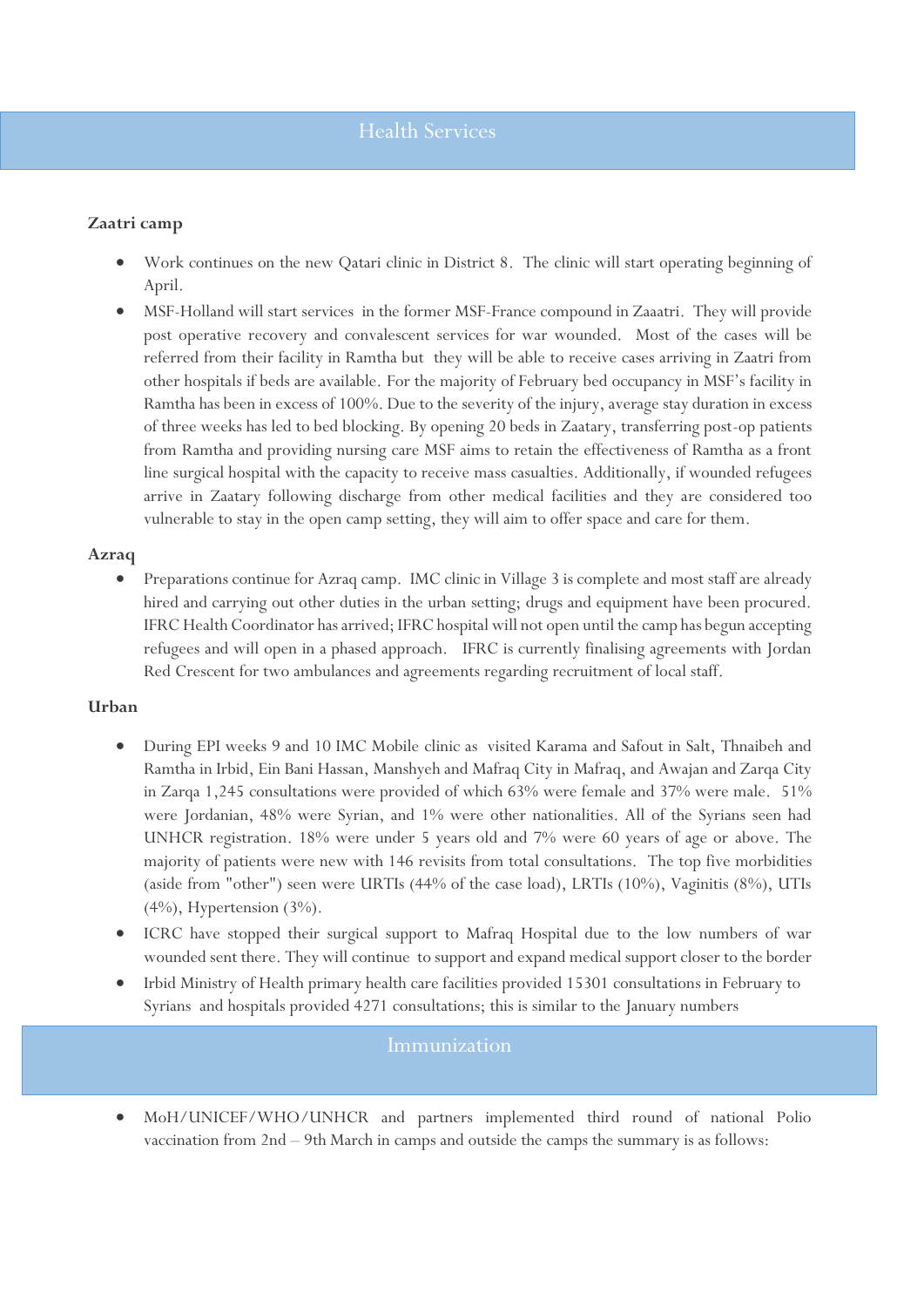- o Za'atari Camp from 2nd 6th March 2014: 18,864 children aged 0-5 years received two drops of oral polio vaccine. 3 districts were covered per day with 10 teams each district from IRD Community Health Volunteers. Each team 4 members (1 tallyer and finger marker, 1 sprayer for tent/caravan, 1 vaccinator, 1 team leader). IOM did mopping up and had teams on the market road (30 team members). Finger marking, coupons, and spraying used to prove the vaccination status. Rapid convenience monitoring carried out by Save the Children International and Save the Children Jordan (2 teams each team of two members). Administrative coverage is 98.4%. EMPHNET conducted post campaign survey and coverage is awaited.
- o Out of camp polio vaccination from 2nd -9th March 2014: The total number of 0-5 years children who received two drops of Oral Polio Vaccine was 1,065,912 including 138,911 Syrian children. Administrative coverage for Syrian refugees was 83%. Coverage survey awaited.
- o In total 1,084,776 children 0-5 years including 157,775 Syrian children in camps and host community have been reached with two drops of oral polio vaccine during the third round of Polio NIDs in Jordan
- In Zaatri camp a 5th routine EPI team has been established at JHAS/UNFPA clinic in addition to the four already existing. The aim is to increase routine EPI coverage for children and women of child bearing age.
- A IOM mobile vaccination team continued at the UNHCR verification during the month of February. During this verification exercise, all women of childbearing age (15 - 49 years old) and children under 5 years old received required routine vaccines doses based on their immunization status. As a result 622 children received BCG vaccine and 565 children were fully immunized during February. In addition to that 551 pregnant mother and 1,100 non-pregnant women receive the required doses of TT vaccine.

## Tuberculosis

 From 18th to 28th February, IOM medical team delivered TB awareness sessions for 3,935 refugees and members from the host community, and screened 6,377 refugees for TB. During the same period, two new TB case were detected (one pulmonary and one extrapulmonary). As of 28 February 2014, the total number of TB cases reported since March 2012 is 101 (71 pulmonary – including 3 MDR – and 30 extrapulmonary).

## Reproductive Health

 Training in SGBV and child protection SOPs for health actors took place in Irbid on the 10th -11th March in IMC Office in Irbid. Total number of participants 16 ( 12F-4M) from different organizations ( 4 IFH/NHF, 3 MoH, 1 JHAS, 1 JWA, 2 NGOs district, 5 IMC. The aim is to related understand the purpose and importance of the SOPs , specifically for the participants to gain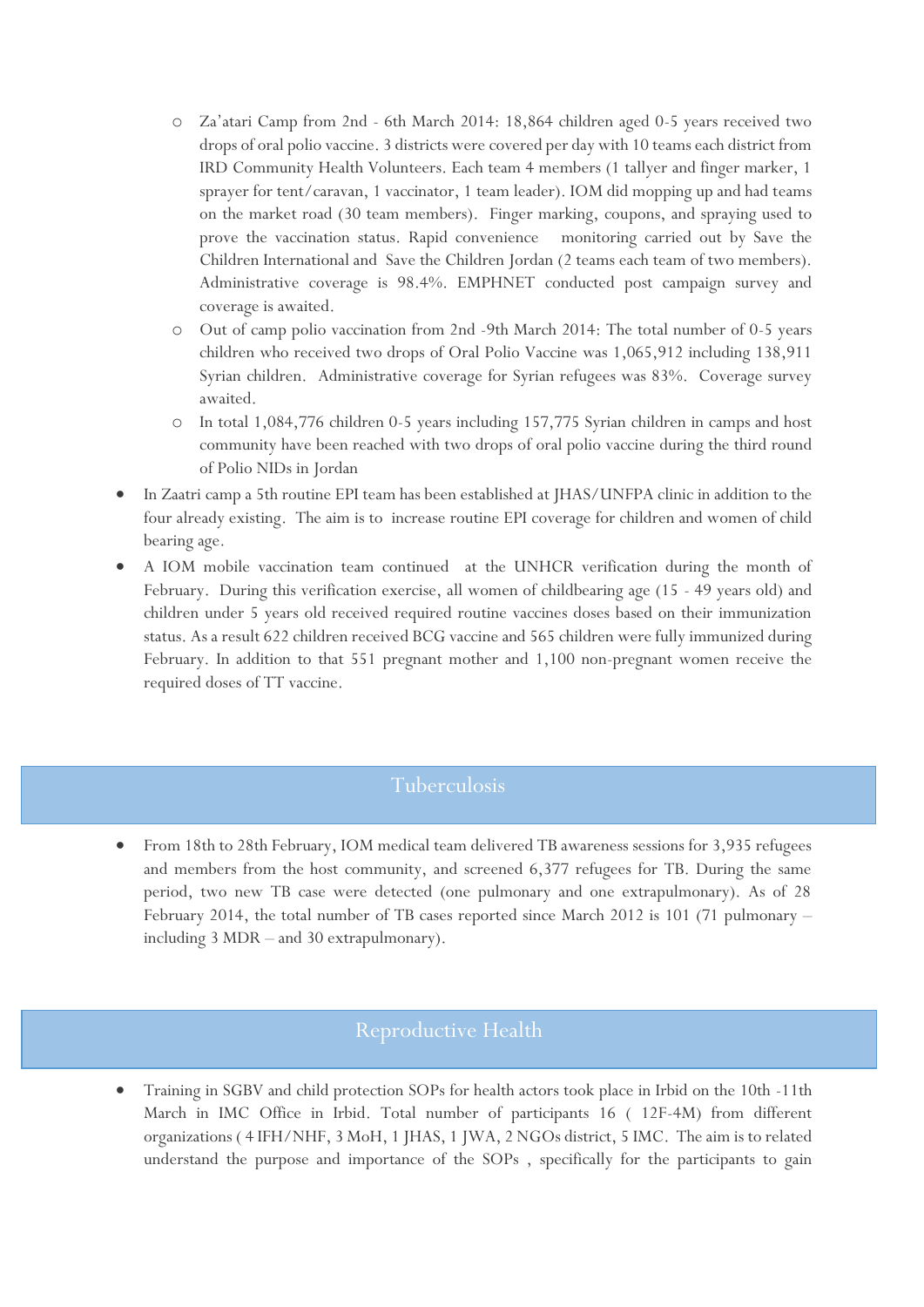knowledge and skills as a health providers on: the principles of working with survivors of GBV and children at harm, identification and referral of cases as per the SOPs.

- 118 newborn baby health kits and 119 mother kits were distributed by UNICEF to the new born babies and mothers at their discharge from the delivery rooms in Za'atari camp during February 2014.
- UNFPA/JHAS Zaatari clinic is delivering around 25 non-complicated cases a week, and referring around 25 complicated cases inside and outside the camp.

## **Nutrition**

- JHAS provided simplified Community-based Management for Acute Malnutrition operational guidelines to nutrition officers, nurses and GPs, in addition to laminated field cards in A3 paper size to be hung in triage, examination room and food distribution areas.
- A regional IYCF consultant has been recruited by UNICEF, and will be based at Save the Children Jordan. The consultant will provide technical assistance, evaluate IYCF programmes in Jordan and IYCF interventions in the region.
- In February, of the 955 pregnant women screened by JHAS in Zaatari, 56 were diagnosed with moderate anaemia and prescribed 120 mg of iron plus 400 ug of folic acid/ 3 months.
- Implementation of the WFP treatment of moderate acute malnutrition programme (MAM) began in Zaatari through Save the Children Jordan. MUAC screening took place from 3–19 February, covering 13,009 children under five (1.2%) and 1329 pregnant and lactating women (PLWs). MAM cases found: 164 in children under five, and 28 in PLWs (2.1%). After an enrolment period of three days, the first distribution of SuperCereal Plus took place at the NRC distribution site on 26 February.
- In the ongoing MAM in communities programme (funded by WFP and implemented by Medair), 185 PLWs were provided with SuperCereal Plus at JHAS clinics.
- During February, 2,532 pregnant and lactating mothers reached with infant and young child feeding promotion and counselling through UNICEF/Save the Children Jordan (SCJ) Infant and Young Child Feeding (IYCF) centres in Za'atari, EJC camps and host community. In addition, 6,806 children under five and lactating mothers received nutritional snacks during the reporting period.

 Qatari Red Crescent continue their programme for secondary and tertiary care for war wounded. They have a medical team of three doctors covering 24 hours in Ramtha hospital emergency and refer to contracted hospitals in Amman – Islamic Hospital, Dar al Salam and Shami Hospital (for eye surgery). QRC also support 20 renal dialysis patients from Zaatari camp